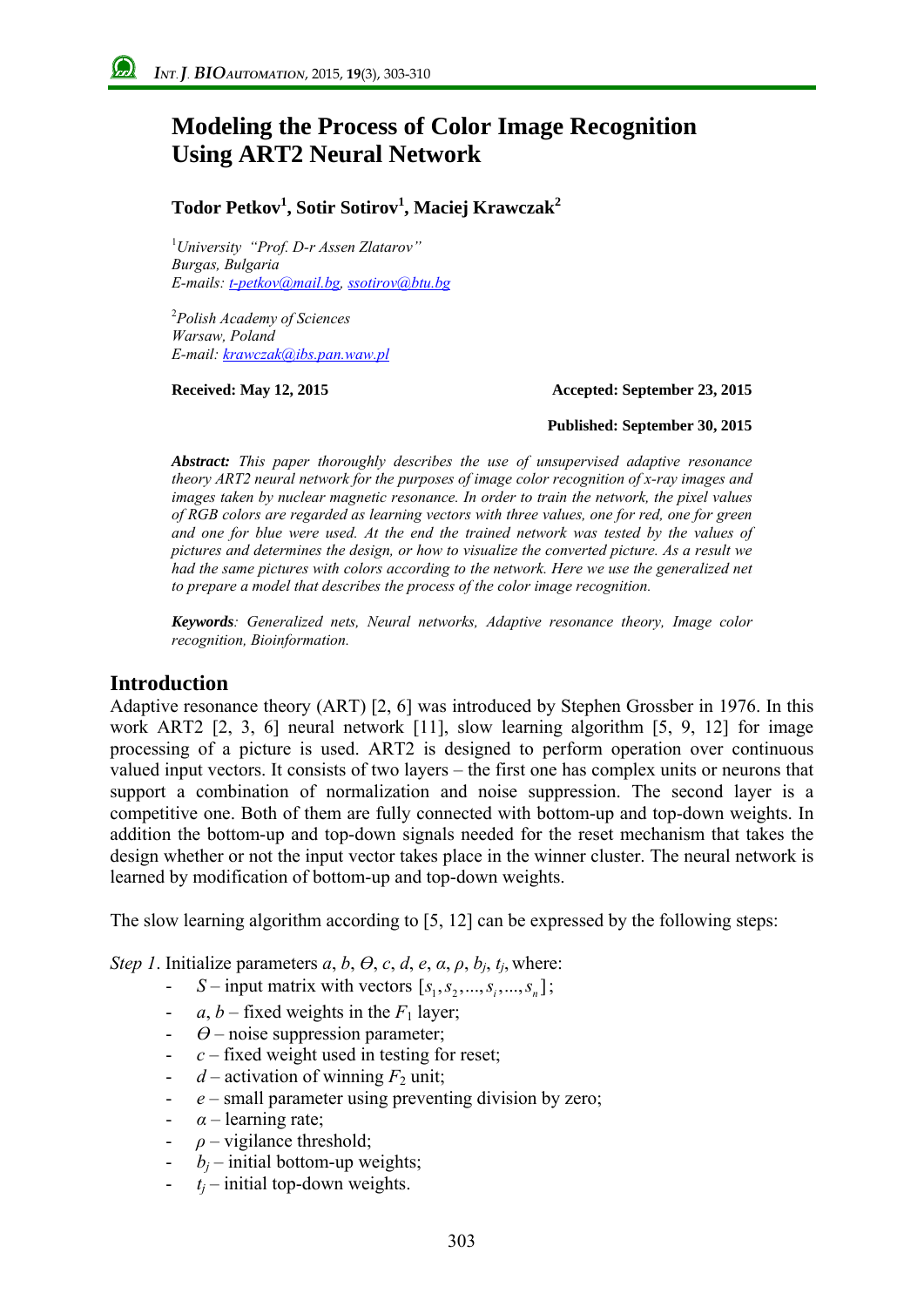*Step 2*. While  $s_i \leq s_n$  for each input vector "*s* "do *Steps* from 3 to 8.

*Step 3*. Update  $F_1$  unit activation:

$$
u_i = 0, \quad x_i = \frac{w_i}{e + ||w||}, \quad q_i = 0,
$$

where  $||w||$  – vector normalization  $(\sqrt{w_1^2 + w_2^2 + ... + w_n^2})$ ,  $w_i = s_i$ ,  $p_i = 0$ ,  $v_i = f_i(x)$ .

The activation function is  $f(x) = \begin{cases} x, & \text{if } \\ 0, & \text{if } \end{cases}$ 0, if  $x$ , if  $x$ *f x x* θ  $=\begin{cases} x, & \text{if } x \geq \theta \\ 0, & \text{if } x < \theta \end{cases}$  $\begin{cases} n, & n = 0 \\ 0, & \text{if } x < \theta \end{cases}$ 

Update  $F_1$  activations again

$$
u_i = \frac{v_i}{e + \|v\|}, \quad x_i = \frac{w_i}{e + \|w\|}, \quad q_i = \frac{p_i}{e + \|p\|}
$$
  

$$
w_i = s_i + a^* u_i, \quad p_i = u_i, \quad v_i = f_i(x) + b f_i(q)
$$

*Step 4*. Compute the signals to  $F_2$  units:  $=\sum_{j}$  $y_j = \sum b_j p_i$ .

*Step 5*. While reset is true, do *Steps* 6 and 7.

*Step 6*. Find  $F_2$  unit "*J*" with largest value  $(y_j \ge y_j \text{ for } j = 1, 2, ..., m)$ .

*Step 7*. Check for reset:

$$
u_i = \frac{v_i}{e + ||v||}, \ \ r_i = \frac{u_i + cp_i}{e + ||u|| + c||p||}, \ \ p_i = u_i + dt_{ji}.
$$

If  $||r|| < p - e$  then  $y_J = -1$  (inhibit *J*) Reset is true; repeat *Step* 5.

If  $||r|| \geq p - e$ Reset is false; proceed to *Step* 8.

*Step 8*. Update weights for winning unit *J*   $t_{\mu} = \alpha du_i + \{1 + \alpha d (d - 1)\} t_{\mu}$  $b_{ij} = \alpha du_i + \{1 + \alpha d (d - 1)\} b_{ij}$ 

*Go to Step 2*.

The network consists of four clusters. It transforms the graphical information into RGB colors that are used for learning vectors, one for red [255 0 0], one for green [0 255 0], one for blue [0 0 255] and one for gray color [200 200 200].

In a trained network, the picture is splitting up in matrix that consists of testing vectors with three elements. Finding cancer diseases, especially in areas such as in the brain, different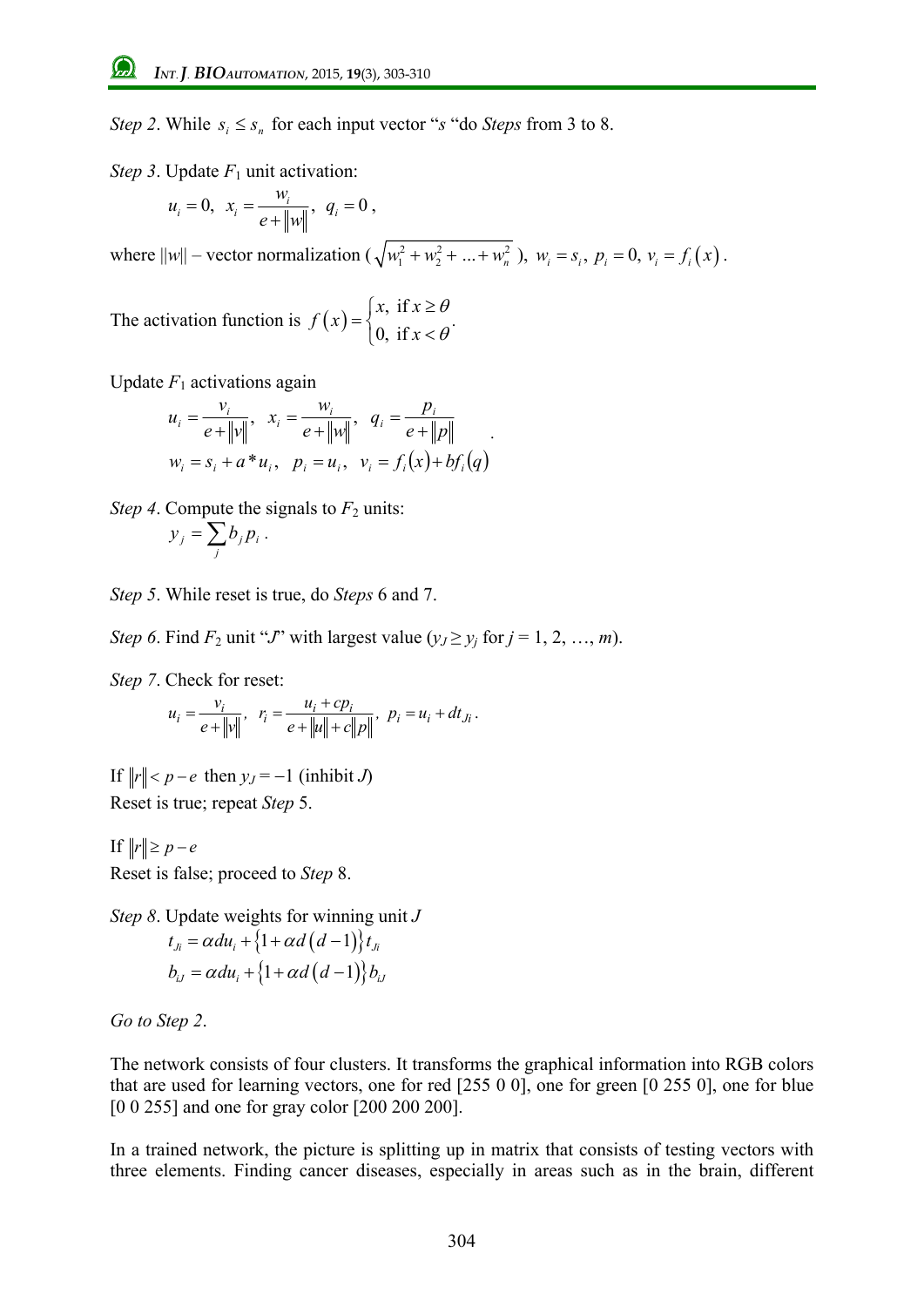*INT*.*J*. *BIOAUTOMATION*, 2015, **19**(3), 303-310

glands, etc., is very important for the early diagnostics of cancers. In the presence of such cancerous cells the fact that in x-ray and nuclear magnetic resonance those types of cells are colored differently from the healthy ones, is used. Here we want to recognize the x-ray [10] and nuclear magnetic resonance (NMR) [4] images and those pixels that enter in cluster responding to the red (or specific) color are regarded as a part of NMR image and it will be colored in black. The pixels that enter in cluster responding to the gray color are regarded as a part of x-ray image and it also will be colored in black. In case where pixels are obtained by the blue or green cluster it will be colored in white and if it does not gets anywhere it will also be colored in white.

# **Generalized net model**

Initially the following tokens enter the Generalized Net (GN) [1].

- $\bullet$  in place  $L_1$  one token with an initial characteristic "Input matrix of pictures".
- in place  $L_2$  one token with an initial characteristic "Structure of neural network and number of clusters".
- in place  $L_3$  one token with an initial characteristic "Learning vectors".

On the first step in place  $L_{11}$  there is a token that start procedure.

The GN-model in Fig. 1 is introduced by the following set of transitions:

- $Z_1$  "Converting pictures to the input vector";
- *Z*<sub>2</sub> − "Training of the Neural Network";
- *Z*<sub>3</sub> − "Determine cluster of input vector";
- *Z*<sub>4</sub> − "Determine values pixels of the picture";
- $Z_5$  "Converting output vector to picture".



Fig. 1 GN model of the process of color recognition using ART2 neural network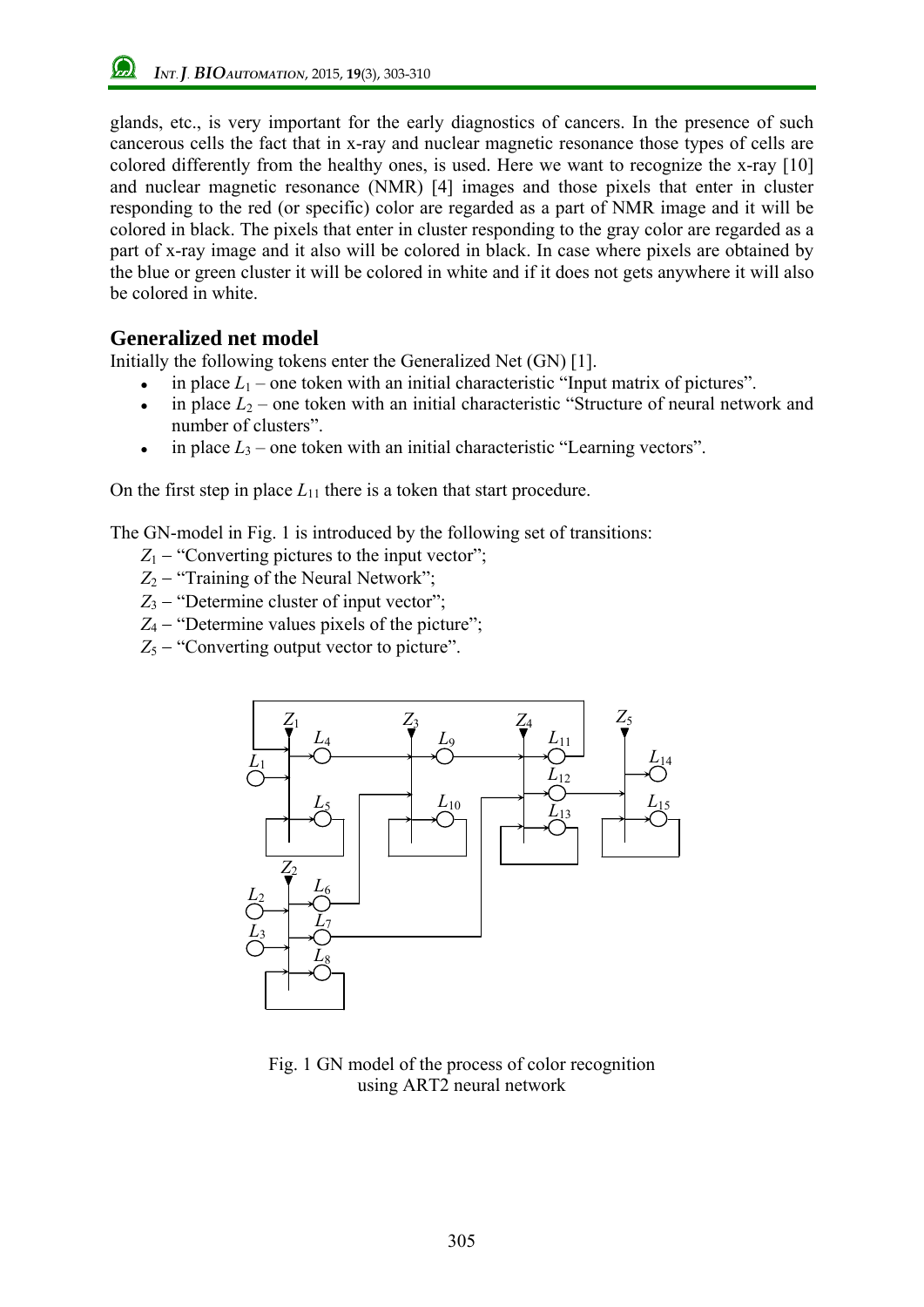GN-model consists of five transitions with the following description:

$$
Z_1 = \left\langle \left\{L_1, L_5, L_{11}\right\}, \left\{L_4, L_5\right\}, R_1, \vee \left(L_1, \wedge \left(L_5, L_{11}\right)\right)\right\rangle,
$$

where

$$
R_1 = \frac{L_4}{L_1} \frac{L_5}{false} \frac{L_5}{true}
$$
  

$$
L_5 = \frac{W_{5,4}}{false} \frac{true}{true}
$$

and  $W_{5,4}$  = "There is an active signal for the next input vector".

Token that enters place  $L_5$  from places  $L_1$  or  $L_5$  does not obtain new characteristic. Token that enters place  $L_4$  from place  $L_5$  obtains a characteristic "input test vector". Token that enters place  $L_5$  from place  $L_{11}$  obtains a characteristic "request for next input vector from the matrix".

$$
Z_2 = \langle \{L_2, L_3, L_8\}, \{L_6, L_7, L_8\}, R_2, \vee (L_8, \wedge (L_2, L_3)) \rangle,
$$

where

$$
R_2 = \frac{L_6}{L_2} \quad \frac{L_6}{false} \quad \frac{L_7}{true} \quad \frac{L_8}{false}
$$
\n
$$
L_3 = \frac{false}{W_{8,6}} \quad \frac{true}{W_{8,7}} \quad \frac{false}{true}
$$

and  $W_{8,6} = W_{8,7}$  = "The neural network is trained".

Token that enters place *L*8 obtains a characteristic "Trained Neural Network". Token that enters place  $L_6$  from place  $L_8$  does not obtains new characteristic. Token that enters place  $L_7$ from place  $L_8$  obtains a characteristic "Conditions for winner clusters".

$$
Z_3 = \left\langle \left\{L_4, L_6, L_{10}\right\}, \left\{L_9, L_{10}\right\}, R_3, \vee \left(L_6, \wedge \left(L_4, L_{10}\right)\right)\right\rangle,
$$

where

$$
R_3 = \frac{L_9}{L_4} \frac{L_{10}}{false} \frac{L_{10}}{true}
$$
\n
$$
L_6 \quad false \quad true
$$
\n
$$
L_{10} \quad W_{10,9} \quad true
$$

and  $W_{10,9}$  = "There is a result from ART2 NN".

Token that enters place  $L_{10}$  from place  $L_4$  obtains a characteristic "Winner cluster was determined". Token that enters place  $L_{10}$  from place  $L_6$  stays in all time of life of GN and does not obtain new characteristic. Token from place  $L_{10}$  enters place  $L_9$  with a characteristic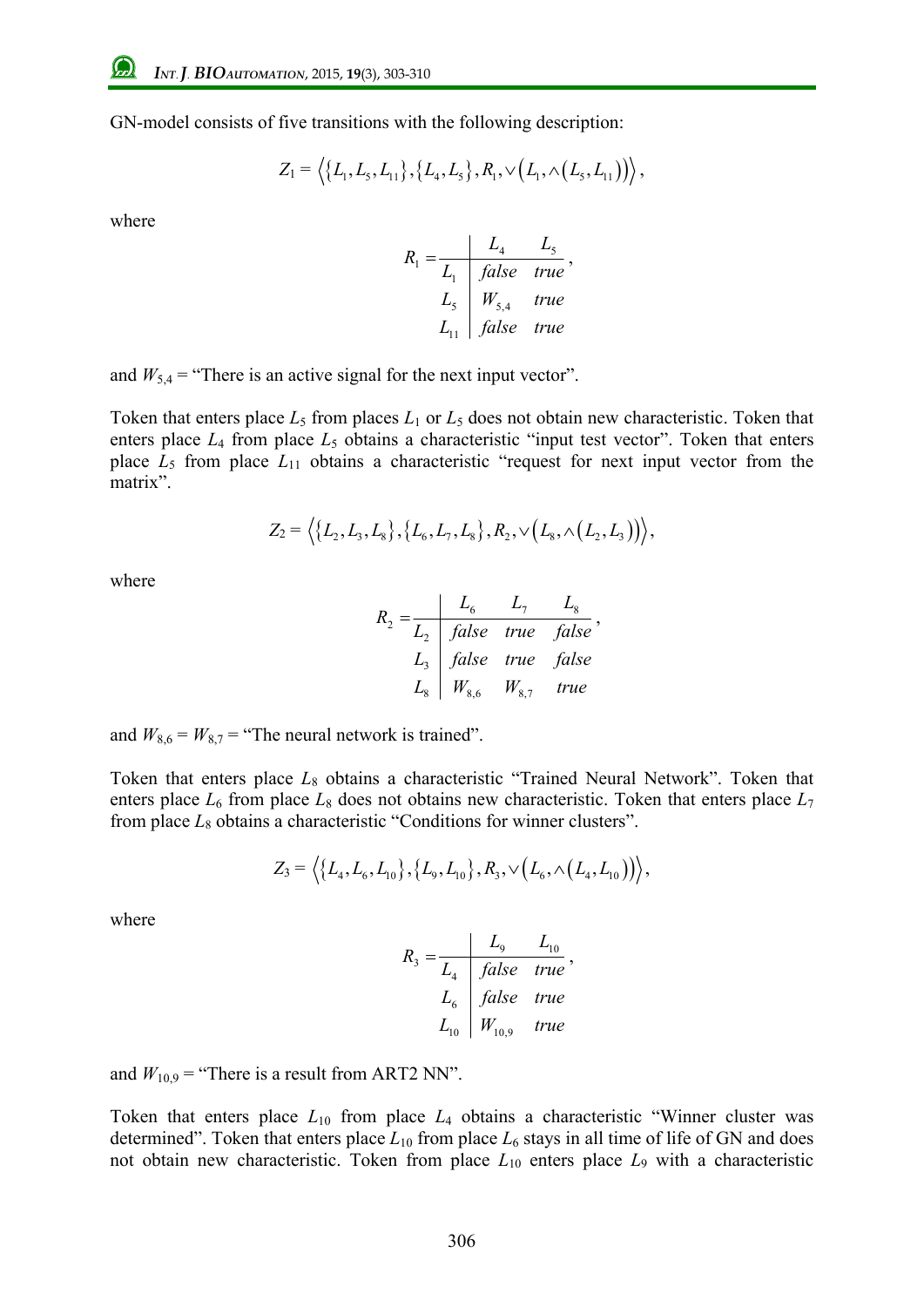"Winner cluster was determined". Token that enters place  $L_{10}$  from place  $L_{10}$  does not obtain new characteristic.

$$
Z_4 = \left\langle \left\{L_7, L_9, L_{13}\right\}, \left\{L_{11}, L_{12}, L_{13}\right\}, R_4, \sqrt{\left(L_9, \wedge \left(L_7, L_{13}\right)\right)}\right\rangle,
$$

where

$$
R_{4} = \frac{L_{11}}{L_{7}} = \frac{L_{12}}{false} = \frac{L_{13}}{false} = true
$$
  
\n
$$
L_{13} = \begin{vmatrix} false & false & true \\ W_{13,11} & W_{13,12} & true \end{vmatrix}
$$

and  $W_{13,11}$  = "The value pixel of picture was determined",  $W_{13,12}$  = "The values of pictures" were determined".

Token that enters place  $L_{11}$  from place  $L_{13}$  obtains a characteristic "Request for next input vector". Token that enters place  $L_{12}$  from place  $L_{13}$  obtains a characteristic "Converted values of the picture". Token that enters place  $L_1$ <sup>3</sup> from place  $L_7$  stays in all time of life of GN and does not obtain new characteristic. Token from place  $L_9$  unites with one token from place  $L_7$ in place  $L_{13}$  and obtains a characteristic "Tested pixel value". Token that enters place  $L_{13}$  from place *L*13 does not obtain new characteristic.

$$
Z_5 = \langle \{L_{12}, L_{15}\}, \{L_{14}, L_{15}\}, R_5, \vee (L_{12}, L_{15}) \rangle,
$$

where

$$
R_{5} = \frac{L_{14}}{L_{12}} \frac{L_{14}}{false} \frac{L_{15}}{true},
$$
  

$$
L_{15} \mid W_{15,14} \quad false
$$

and  $W_{15,14}$  = "The values of the pictures were converted".

Token that enters place  $L_{15}$  from place  $L_{12}$  obtains a characteristic "Converted values of pictures". Token that enters place *L*14 from place *L*15 obtains a characteristic "Visualization of the pictures".

#### **Results and discussion**

In order to test the algorithm we use one random picture taken from the [7, 8] (Fig. 2). The first picture is an x-ray image of a hand and the second is a NMR image of a human skull. Both pictures are used for testing the ART2 neural network for finding cancerous cells in a given color. In our case, we use black color for training the neural network [255 0 0]. After the processing, the result picture with the recognized colors is shown in the Fig. 3.

The colors that were not taken into account were depicted in white color. As it can be seen from the resulted x-ray image after testing into the network there are black spots that surrounds the black object and the explanation is we recognize gray color and pixels values in range of [1 1 1] to [244 244 244] are regarded as a gray color.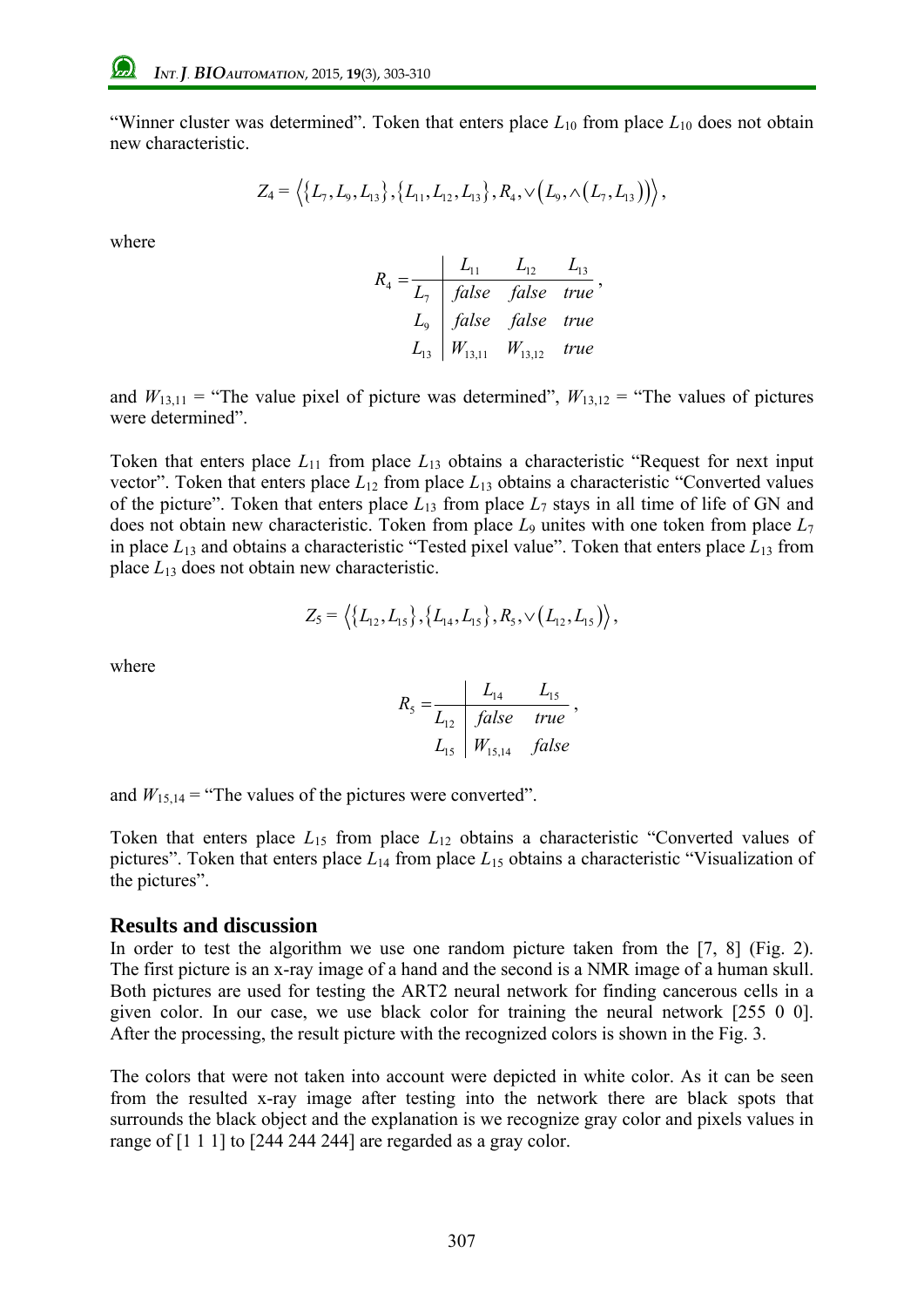



Fig. 2 Original pictures



Fig. 3 Pictures after testing

The result pictures after the recognition can be used for diagnostics, finding cancerous cells as well as performing surgery operations with absolute accuracy in the human organs.

## **Conclusion**

The neural network was learned by slow learning of ART2 and each cluster was presented by different colors. The neural network was tested by x-ray and NMR images in .jpg format. As a result of the training process, two figures are presented. It was shown that ART2 neural network successfully recognize x-ray and nuclear magnetic resonance images. The algorithm might be implemented in hospitals in order to support medical stuff for more precisely establish their diagnosis.

# **References**

- 1. Atanassov K. (1991). Generalized Nets, World Scientific, Singapore, New Jersey, London.
- 2. Carpenter G. A., S. Grossberg (1987). ART2: Self-organization of Stable Category Recognition Codes of Analog Input Patterns, Applied Optics, 26(23), 4919-4930.
- 3. Carpenter G. A., S. Grossberg (1988). The ART of Adaptive Pattern Recognition by a Self-organizing Neural Network, Computer, 21(3), 77-88.
- 4. Emsley J., J. Feeney (2014). Broadband Solid-state MAS NMR of Paramagnetic Systems, Progress in Nuclear Magnetic Spectroscopy, 33-72.
- 5. Fausett L. (1993). Fundamentals of Neural Networks: Architecture, Algorithms and Applications, Pearson.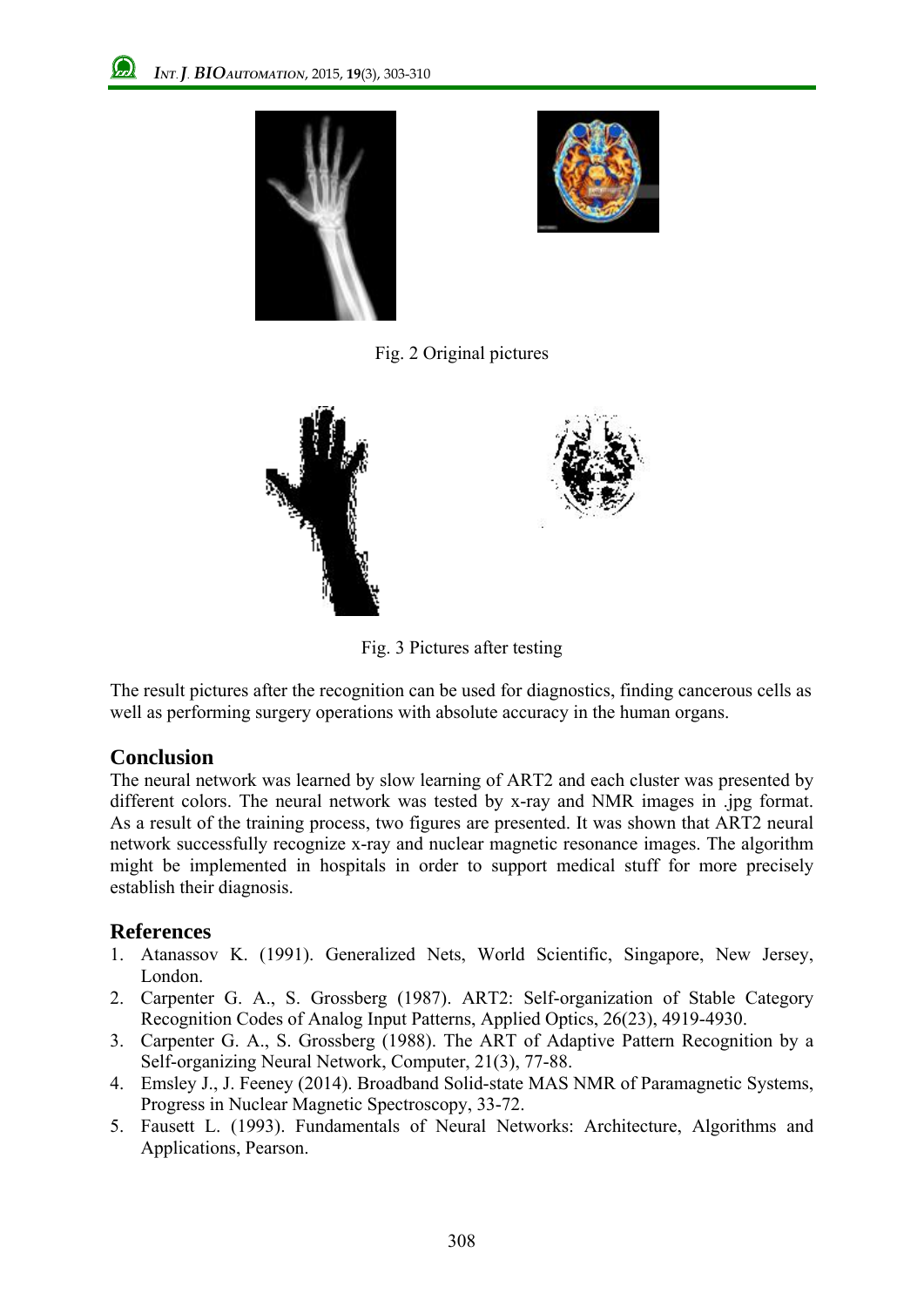- 6. Grossberg S. (1976). Adaptive Pattern Classification and Universal Recoding. II. Feedback, Expectation, Olfaction, Illusions, Biological Cybernetics, 23, 1976, 187-202.
- 7. http://precisionimag.com/x-rays (Last Access September 18, 2015)
- 8. http://www.inmagine.com/spl035/spl035505-photo (Last Access September 18, 2015)
- 9. Kroese B., P. Van der Smagt (1996). An Introduction to Neural Networks, 8th Ed., University of Amsterdam.
- 10. Levine L. E., G. G. Long (2004). X-ray Imaging with Ultra-angle X-ray Scattering as a Contrast Mechanism, Journal of Applied Crystallography, 37, 757-765.
- 11. McCulloch W. S., W. Pitts (1943). A Logical Calculus of the Ideas Immanent in Nervous Activity, Bulletin of Mathematical Biophysics, 5, 115-133.
- 12. Sivanandam S. N., S. N. Deepa (2006). Introduction to Neural Networks Using Matlab 6.0, Tata McGraw-Hill Education.

**Todor Petkov, M.Sc.**

E-mail: t-petkov@mail.bg



Todor Petkov graduated from University "Prof. D-r Assen Zlatarov", Burgas, Department of "Computers, Systems and Technologies". He received his M.Sc. degree in 2012. He is pursuing research on "Generalized net model of neural networks". He has interests over neural networks, generalized nets and computers.

**Assoc. Prof. Sotir Sotirov, Ph.D.** E-mail: ssotirov@btu.bg



Sotir Sotirov graduated from Technical University in Sofia, Bulgaria, Department of Electronics. He received his Ph.D. degree from University "Prof. D-r Assen Zlatarov", Burgas in 2005. His current research interests are in the field of modeling of neural networks.